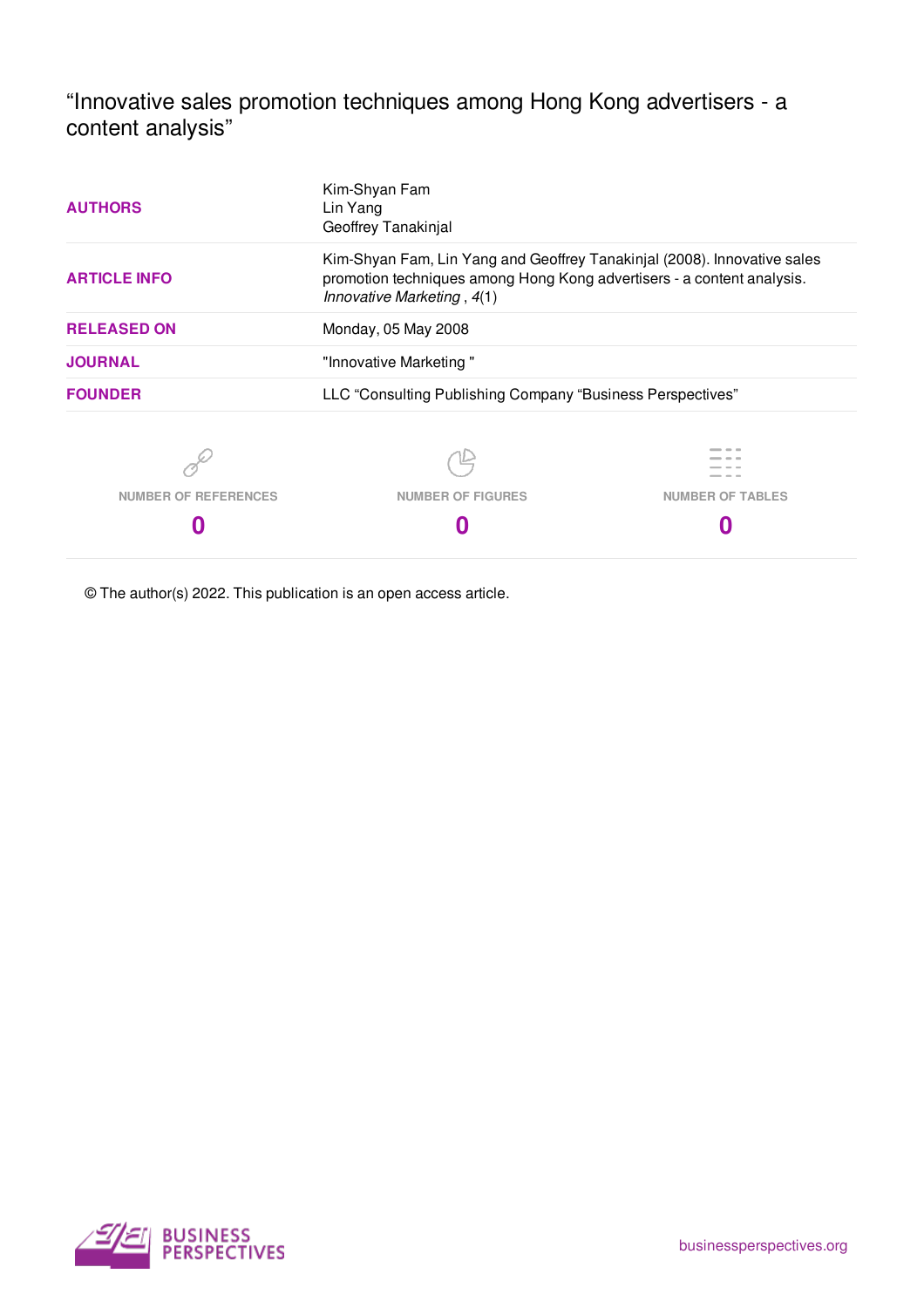## Kim-Shyan Fam (New Zealand), Lin Yang (New Zealand), Geoffrey Tanakinja**l** (New Zealand)

# Innovative sales promotion techniques among Hong Kong advertisers – a content analysis

### Abstract

Sales promotions can be seen as a service that provides encouragement to purchase a product or service by changing the perceived value-for-money equation. In the past decade manufacturers and retailers have been gradually switching from above the line mass media advertising to a variety of below the line sales promotions. Although sales promotions take up a very large share of total marketing expenditure, they remain an area which has less strategic consideration or attention than any other aspect of the promotion mix, especially in the international market arena. There is a scarcity of literature devoted to the use of sales promotion techniques within a particular Asian city over a period of time. This study focuses on the sales promotion techniques employed by advertisers in Hong Kong between 1995 and 2004, and specifically examines the effectiveness of each sales promotion technique in terms of their popularity, size, day of placement and suitability for industries.

This study content analyzes all the sales promotion related advertisements that appeared in a major Hong Kong newspaper. The research reveals that the alliance between the promotion techniques and the environment is important and underlines the importance a company should place on its environment. As marketing environment has affected promotion trends, this study provides marketing practitioners with a new perspective that would encourage them to more strategically manage the sales promotion with the consideration of the environmental dynamics along with the time line. Future research suggests the focus on understanding the sales promotion techniques via emerging technological devices.

**Keywords:** sales promotion, content analysis, Hong Kong advertising.

#### **Introduction**

In the past decade manufacturers and retailers have been gradually switching from above the line mass media advertising to a variety of below the line sales promotions. Although sales promotions take up a very large share of total marketing expenditure, they remain an area of less strategic consideration or attention than any other aspect of the promotion mix (Srinivasan and Anderson, 1998). The potential benefits of using sales promotions could range from giving immediacy and encouraging purchase of a product or service by changing the perceived valuefor-money equation.

Despite the growth in sales promotions, there is a scarcity of literature devoted to the use of sales promotion techniques within a particular Asian city over a period of time. This study focuses on the sales promotion techniques employed by advertisers in Hong Kong between 1995 and 2004. Specifically, it examines the effectiveness of each sales promotion technique in terms of their popularity, size, day of placement and suitability for industries. This study content analyzes all the sales promotion related advertisements that appeared in a major Hong Kong newspaper.

### 1. Relevant studies

In the past decade manufacturers and retailers have been gradually switching from above the line mass media advertising to a variety of below the line sales promotions. This trend reflects the ongoing disenchantment with mass media advertising based on the difficulty of measuring its effectiveness. However, the trend also reflects a desire by manufacturers and retailers to get closer to customers in some form of relationship marketing. A number of explanations have been forwarded for the increasing popularity of promotions (Dickson and Sawyer, 1990; Quelch, 1983; Low and Jakki, 2000; Dawes, 2004). One of the key factors is the changing relationship with advertising. Previously advertising and sales promotion were viewed as alternatives to each another. As concerns for growth about the cost effectiveness of media advertising came to the spotlight, there has been an increasing use of sales promotion for both packaged good and consumer durables (Quelch, Neslin and Olson, 1987), especially by market leaders such as Proctor and Gamble and McDonald's who have given promotion a newfound 'respectability' (Peattie, 1998, p. 43). Other factors include the increasing power of retailers (Toop, 1992), matching competitors' promotions (Lal, 1990), changed in marketing culture where short-term gain is becoming more attractive than long-term consumer franchise building through advertising (Peattie, 1998), and the desire of manufacturers and retailers in influencing consumers' buying behavior (Alvarez and Casielles, 2005).

Sales promotion can be defined as 'special offers' (Peattie, 1998). More specifically, referring to the Institute of Sales Promotion, it is 'a range of tactical marketing techniques designed within a strategic

<sup>-</sup>© Kim-Shyan Fam, Lin Yang, Geoffrey Tanakinjal, 2008.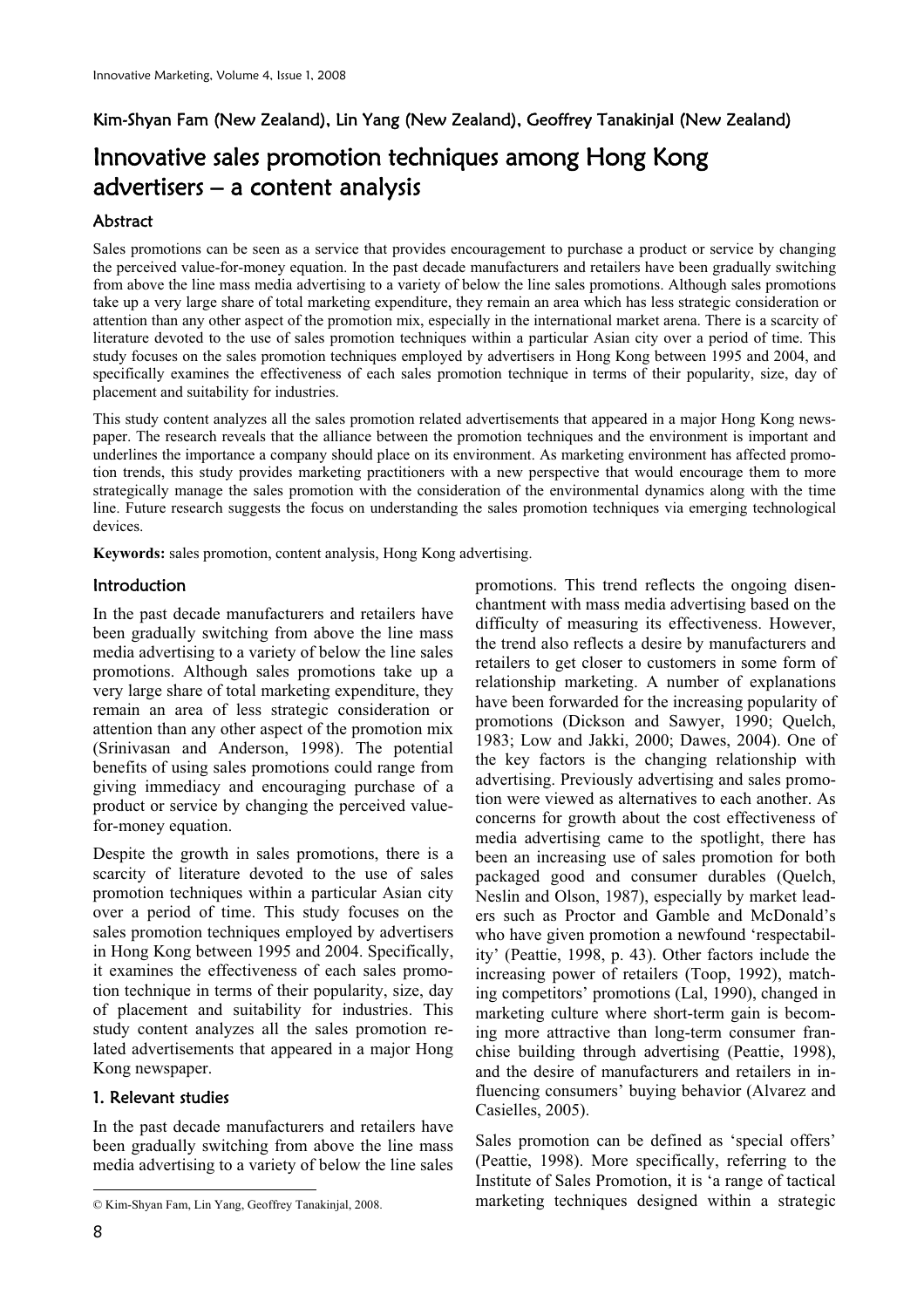framework to add value in order to achieve specific sales and marketing objectives" (Bunn and Banks, 2004). According to Branch (1990), sales promotion excludes all paid media advertising, but includes techniques like coupons, self-liquidating offers, bargain packages, gifts, sampling, and point of purchase promotions and displays. Sales promotion works as short-term incentives to encourage purchase of a product or service (Kotler, Brown, Adam and Armstrong, 2006), and therefore is value offered to the customer in a short-term orientation. It essentially aims to stimulate demand during the period in which it is set (Peattie and Peattie, 1995; Lehman and Winer, 2002; Walsh, 2000). The potential benefits of using sales promotions could range from attracting new customers from competitors to persuading customers to switch to brands with higher profit margins or simply inducing existing customers to buy more.

Although sales promotions take up a very large share of total marketing expenditure, they remain an area of less strategic consideration or attention than any other aspect of the promotion mix (Srinivasan and Anderson, 1998). Many such promotions accomplish little more than inviting imitation and reducing profits (Betsy, Andrew and Lam, 2007). The consumer goods manufacturer sees sales promotions as a necessary evil. It is something that is has to be done if the targets are to be met, while most marketing managers would rather meet the targets without having to resort to something as blunt and unsophisticated as a sales promotion. The advocate of brand advertising proclaims that sales promotions are a bad thing since they do not contribute to the brand building needed for future success and profitability (Dawes, 2004). Most analysts believe that sales promotion activities do not build long-term consumer preference and loyalty, instead, usually produce short-term sales that cannot be maintained (Kotler et al., 2006). However, research shows that sales promotion does have strategic potential, such as strategic communication (Lee, 2002). At the same time, those involved in running the sales promotions focus on the tactical issue of getting the greatest amount of short-term sales for the least promotional investment (Davies, 1992).

According to Peattie and Peattie (1995), promotions can be divided into two groups: 'value-increasing' and 'value-adding' promotions. Value-increasing promotions such as price deals, coupons and refund offers are the most popular promotional techniques used by retailers. Value-adding promotions include free gift, samples, loyalty schemes and a competition are often overlooked. Price-based value increasing promotions have the potential to erode the image

of the company as consumers often use price as a surrogate measure of quality (Tellis and Gaeth, 1990). In contrast, value added promotions tend to offer the customer 'something extra' which might provide the customer with the extra incentive to purchase the product (Peattie and Peattie, 1995; Srinivisan and Anderson, 1998).

Despite the growth in sales promotions, there is a scarcity of literature devoted to the use of sales promotion techniques within a particular Asian city over a period of time. This study will focus on the sales promotion techniques employed by advertisers in Hong Kong between 1995 and 2004. Specifically, it examines the effectiveness of each sales promotion technique in terms of its popularity, size, day of placement and suitability for industries. This study will content analyze all the sales promotion related advertisements that appeared in a major Hong Kong newspaper.

## 2. Methodology

Hong Kong is a free enterprise society and has been described as a dynamic *Laissez-Faire* free market. It has been touted by advertisers as the capital of sales promotion given the myriad of promotional activities that appeared in the newspapers, outside the undergrounds, inside commercial enterprises and in letter boxes. This study will focus on the sales promotion techniques and the offers that appeared in a major newspaper. Oriental Daily News is Hong Kong's number one Chinese language newspaper in terms of readership and circulation. It was selected based on the premise that advertisers from all walks of industry are keen to communicate their products and offers via Oriental Daily News. A ten-year time frame was considered ideal for this study as it examined the marketing activities before 1997, post 1997 and the beginning of the  $21<sup>st</sup>$  century. Before the handover of Hong Kong to China in 1997, Hong Kong's economy was rosy while unemployment was at its lowest. However, after 1997, the Hong Kong economy faltered and this was made worst by the Asian financial crises. The beginning of 2001 saw Hong Kong wrangling with China over its autonomy, followed by SARS (Severe Acute Respiratory Syndrome) and avian flu threat. In the face of all these threats, Hong Kong also registered the lowest consumer confidence index in two successive studies by Master Card International (2001-2002). A low confidence index means the consumers are worried about their future in relation to employment, regular income, stock value, and economic outlook.

**2.1. Research design. Constructing the sales promotion techniques.** To start off with, we examined the various marketing and advertising textbooks on the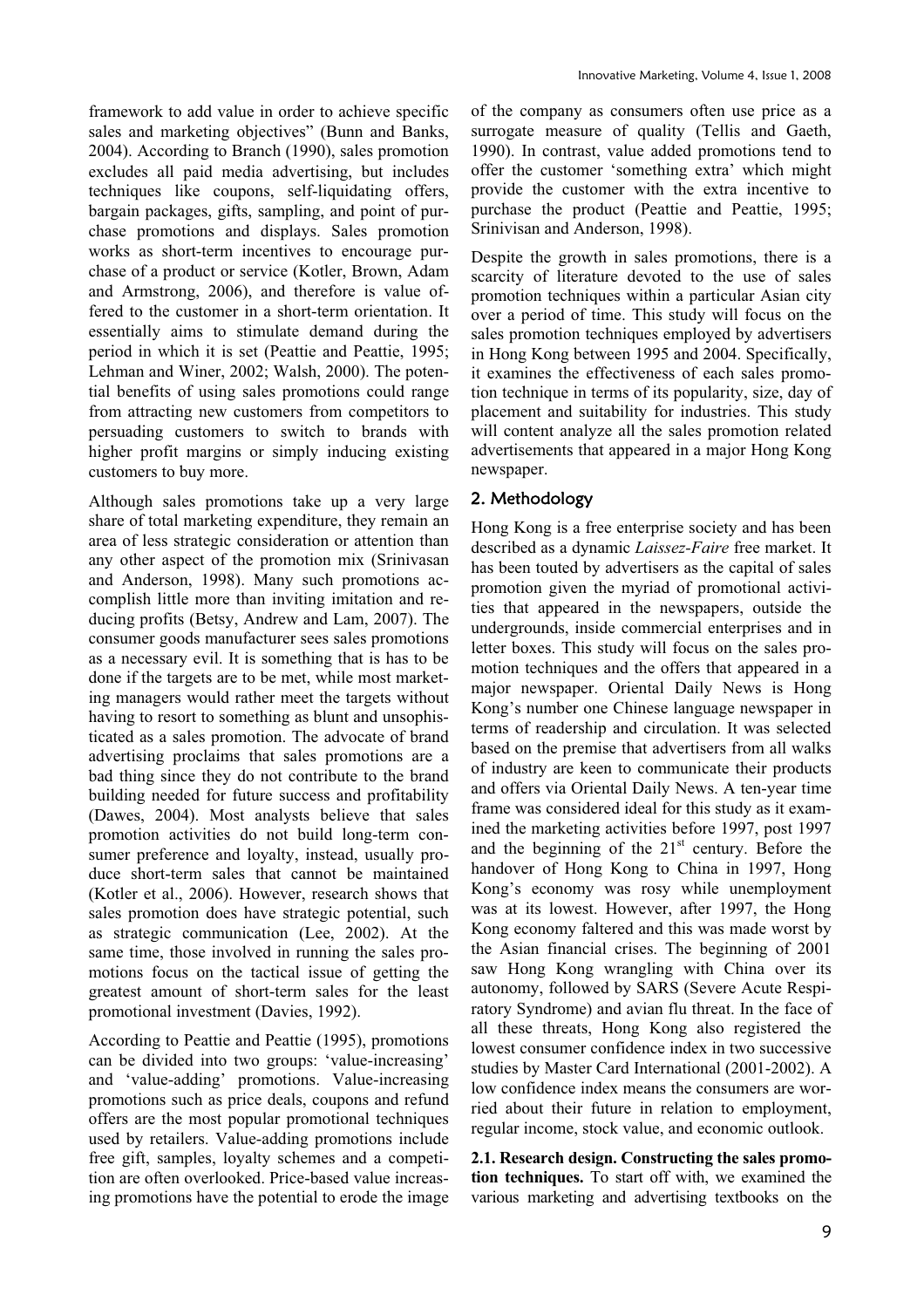definitions of sales promotion techniques. In the end we settled on the following 13 definitions and adjusted the wordings of each definition to suit the context of this study (See Table 1).

| Promotional technique           | Definition                                                                                                                                       |
|---------------------------------|--------------------------------------------------------------------------------------------------------------------------------------------------|
| Coupons                         | The certificate that gives buyers a saving.                                                                                                      |
| Price pack                      | Cent-off deals: the reduced price is marked by the<br>producer.                                                                                  |
| Premium                         | Goods offered either free or at low cost.                                                                                                        |
| Cash refund offer               | Consumers send a 'proof' of purchase to the<br>manufacturer.                                                                                     |
| Advertising specialties         | Useful articles imprinted with an advertiser's name<br>as gifts.                                                                                 |
| Patronage reward                | Cash or other awards for the regular use of a<br>certain product.                                                                                |
| Point-of-purchase<br>promotions | Display or demonstration that takes place at point of<br>sale.                                                                                   |
| Contests                        | Call for consumers to submit an entry.                                                                                                           |
| Sweepstakes                     | Call for consumers to submit their names for a draw.                                                                                             |
| Game                            | It presents consumers with something - bingo<br>numbers, missing letters, every time they buy,<br>which may or may not help them to win a prize. |
| Sample                          | A small amount of a product offered to consumers<br>for trial.                                                                                   |
| Tie-in                          | A sample or another promotion for one product with<br>the purchase of another.                                                                   |
| Novelty                         | A claim that the offer is limited in supply.                                                                                                     |

Table 1. Promotional technique definitions

Sources: Belch and Belch (2004), Rossiter and Percy (1997), Kotler (2000), Kotler et al. (2003, 2006).

These 13 techniques are commonly quoted in the textbooks, but there is a dearth of research information with regards to their actual usage. The primary objective of this study is to try to close this academic gap by investigating the sales promotional usage in a society like Hong Kong where 'every purchase is a bargain'.

Following the identification of the sales promotion techniques, the next step was to identify the month and the week for the study. Hong Kong has a number of major religious based activities. For instance, Chinese Lunar New Year in January or February, ghost festival in July, mid-autumn festival in October, Christmas in December and summer vacation from June to August which might increase the volume of promotional activities. To avoid any biases, we focused on the 'lean' month of April with week two randomly selected for this study. In addition, only sales promotion advertisements with a minimum size of 27cm x 18cm were selected as those smaller than this size were often advertisements related to 'adult entertainment'.

Three research assistants were recruited to identify all the sales promotion techniques that appeared in the Oriental Daily News between 1995 and 2004. The three judges were initially given briefing and training by the authors before setting out to identify the techniques based on the 13 definitions. All three judges examined one newspaper at a time. In total, the three judges examined 70 copies of Oriental Daily News (i.e., 7 copies per week over 10 years). Any disputes with regards to promotion techniques and the offers were referred to the authors and resolved immediately. At the end of the exercise, the inter-judge reliability averaged 86.3% which slightly exceeded the 85% recommended by Kassarjian (1977, p. 14).

#### 3. Results

**3.1. Frequency, ad size and industry.** A total of 1536 sales promotion advertisements were identified by the three independent judges. However, some advertisements consisted of more than one sales promotion techniques embedded into a single advertisement. As such, there were 1872 sales promotion techniques identified between 1995 and 2004 out of 1536 advertisements. A detailed analysis of advertisements with more than one sales promotion techniques is presented in Table 7.

Table 2. Frequency of advertisement and industry

| Year  | Freq | %     | Industry                          | N    | %    |
|-------|------|-------|-----------------------------------|------|------|
| 1995  | 106  | 6.9   | Communication                     | 90   | 5.9  |
| 1996  | 104  | 6.8   | Banking & finance                 | 119  | 7.7  |
| 1997  | 131  | 8.5   | Housing                           | 327  | 21.3 |
| 1998  | 142  | 9.2   | Restaurant                        | 63   | 4.1  |
| 1999  | 151  | 9.8   | Retail                            | 422  | 27.5 |
| 2000  | 204  | 13.3  | Supermarket                       | 93   | 6.1  |
| 2001  | 202  | 13.2  | Automobile                        | 83   | 5.4  |
| 2002  | 180  | 11.7  | Travel agency                     | 151  | 9.8  |
| 2003  | 156  | 10.2  | Cosmetics &<br>health<br>products | 85   | 5.5  |
| 2004  | 160  | 10.4  | Other services                    | 103  | 6.7  |
| Total | 1536 | 100.0 | Total                             | 1536 |      |

Notes: Communication (incl. IDD and mobile, Internet, web page, Paging service); banking & finance (incl. credit cards, loan, investment, insurance); housing (incl. property developers, flat sales); restaurants (incl. chain & independent restaurants, fast food outlets); supermarkets (incl. food, convenience stores); automobile (incl. cars, car accessories, smash repairs); travel agency (incl. tours, organized food tours); cosmetics & health products (incl. slimming, hair care, health products, fitness gymnasium, Chinese medicine); other services (incl. express, hotel, flight, computer and driving education).

Table 2 summarized the frequency of sales promotion advertisements in the past 10 years. It is interesting to find that the total number of advertisements increased every year until 2000 and then began to decline from 2001 onwards. The average number of advertisements per year before 1997 was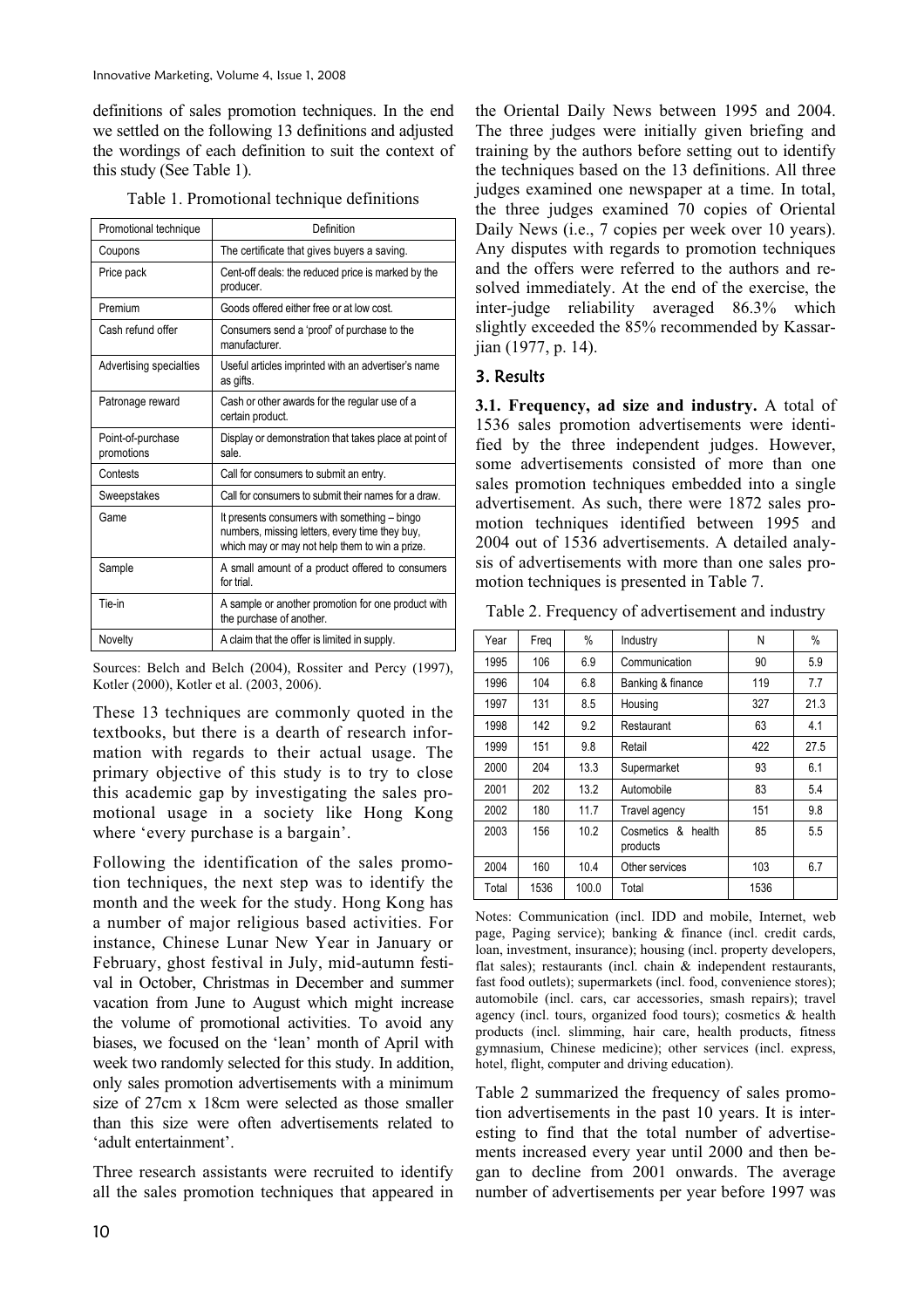113.7 versus 165.7 between 1998 and 2000, and between 2001 and 2004 the average was 174.5. The industry with the most number of sales promotion advertisements was 'Retail' (27.5%) followed by 'Housing' (21.3%).

In Table 3, the study revealed that most of the advertisements appeared in the 'News' (44.1%) and 'Entertainment' (30.1%) sections. In terms of ad size, it seemed that the advertisers preferred the 'Full page' (50.3%) and 'Quarter page' (22.1%) relative to other ad sizes.

Table 3. Where the ads appeared and size of ads

| Section         | Freq. | %    | Size of ad               | Freq. | $\%$ |
|-----------------|-------|------|--------------------------|-------|------|
| <b>News</b>     | 677   | 44.1 | than<br>Less<br>qtr page | 34    | 2.2  |
| Entertainment   | 463   | 30.1 | Quarter<br>page          | 339   | 22.1 |
| <b>Business</b> | 183   | 11.9 | Half page                | 103   | 6.7  |

| &<br>Travel<br>tech-<br>nology | 142  | 9.2 | Junior page           | 226 | 14.7 |
|--------------------------------|------|-----|-----------------------|-----|------|
| Horse racing                   | 33   | 2.1 | Full page             | 772 | 50.3 |
| Other sports                   | 25   | 1.6 | Other<br>odd<br>sizes | 62  | 4.0  |
| Miscellaneous                  | 13   | 0.1 |                       |     |      |
| Total                          | 1536 |     |                       |     |      |

**3.2. Popularity of sales promotion techniques.**  Although the 13 definitions are often quoted in the textbook, we found some of the techniques like '*Advertising specialty', 'Novelty', 'Contest', 'Sweepstake', 'Game', 'Sample' and 'Tie-in'* were extremely unpopular among the advertisers. For the purpose of this study, we combined these techniques into 'Advertising specialty and novelty', 'Contest/sweepstake/game', and 'Sample and tie-in' as they seemed to fit neatly and at the same time the enlarged frequencies will help facilitate statistical analysis.

| Table 4. Popularity of sales promotion advertisements by year |  |  |  |  |  |  |
|---------------------------------------------------------------|--|--|--|--|--|--|
|---------------------------------------------------------------|--|--|--|--|--|--|

| Techniques                         | 1995       | 1996           | 1997       | 1998       | 1999        | 2000           | 2001           | 2002        | 2003       | 2004       |
|------------------------------------|------------|----------------|------------|------------|-------------|----------------|----------------|-------------|------------|------------|
| Coupon ( $n = 129$ )               |            | $\overline{2}$ | 9          | 9          | 10          | 18             | 23             | 22          | 24         | 11         |
| $PP (n = 593)$                     | 32         | 26             | 40         | 45         | 49          | 92             | 81             | 82          | 75         | 71         |
| Premium ( $n = 560$ )              | 46         | 42             | 51         | 54         | 54          | 63             | 66             | 75          | 61         | 48         |
| $CRO(n = 4)$                       |            |                |            |            |             |                |                | 1           |            |            |
| Ad specialty & nov. $(n = 8)$      |            |                |            |            |             |                |                |             | 3          | 4          |
| $PR (n = 20)$                      |            |                | 10         |            |             | $\overline{2}$ | $\overline{2}$ | 3           |            |            |
| POP ( $n = 422$ )                  | 33         | 36             | 38         | 59         | 57          | 50             | 62             | 32          | 16         | 39         |
| $CSG (n = 111)$                    | 10         | 7              | 13         | 12         | 13          | 23             | 9              | 14          | 6          | 4          |
| Sample & tie-in $(n = 25)$         |            |                | 4          | 4          | 4           | 4              | 2              | 1           | 3          |            |
| Total ( $n = 1872$ )<br>Persentage | 124<br>6.6 | 115<br>6.1     | 166<br>8.9 | 184<br>9.8 | 187<br>10.0 | 254<br>13.6    | 245<br>13.1    | 233<br>12.4 | 185<br>9.9 | 179<br>9.6 |

Notes:  $PM =$  Premium,  $POP = Point-of-purchase$ ,  $PP = Price$  pack,  $PR = Patronage$  reward,  $CRO = Cash$  refund offer,  $CSG = Con$ test/sweepstake/game.

In Table 4, Column 1, we highlight the popularity of each of the nine sales promotion techniques. The most popular technique is 'Price pack (PP)' (31.6%) followed by 'Premium goods' (30%) and 'Point-ofpurchase' (22.5%). The least popular technique is 'Advertising specialty & novelty'. On a year by year analysis, 'Coupon' is becoming relatively popular between 2000 and 2003 before waning in popularity in 2004. A similar trend is recorded by 'Price pack' and 'Premium goods'. For 'Point-of-purchase promotion', its popularity took a huge dive in 2003 relative to 2000 before rising again in 2004. A finding worth noting is that 'Contest/Sweepstake/Game' is becoming less popular since 2001 (except in 2002) with its usage dropping to a mere four by 2004.

The study also revealed that Friday (21.6%), Saturday (16.4%) and Sunday (14.1%) have the most number of sales promotion techniques (See Table 5). Note that in order to reduce clutter, only those sales promotion

techniques which appeared more than 10 times per day are cited in the table. For customers who enjoy receiving discounts and/or free gifts, Friday is the day where there are relatively more 'Price pack' and 'Premium goods' advertisements than on other days. In contrast, 'Point-of-purchase promotion' is more popular during the weekend than weekdays. In fact, its popularity on Sunday is about 8 times more than it is on Wednesday.

Table 5. Popularity of sales promotion advertisements by day

| Techniques                         | Mon | Tue | Wed | Thu | Fri | Sat | Sun |
|------------------------------------|-----|-----|-----|-----|-----|-----|-----|
| Coupon                             | 17  | 12  | 19  | 32  | 27  | 12  | 10  |
| Price pack                         | 86  | 75  | 48  | 71  | 158 | 93  | 62  |
| Premium goods                      | 74  | 80  | 64  | 89  | 111 | 76  | 66  |
| Cash refund offer                  |     |     | 2   |     |     |     |     |
| Advertising<br>specialty & novelty | 2   |     | 2   | 2   |     |     |     |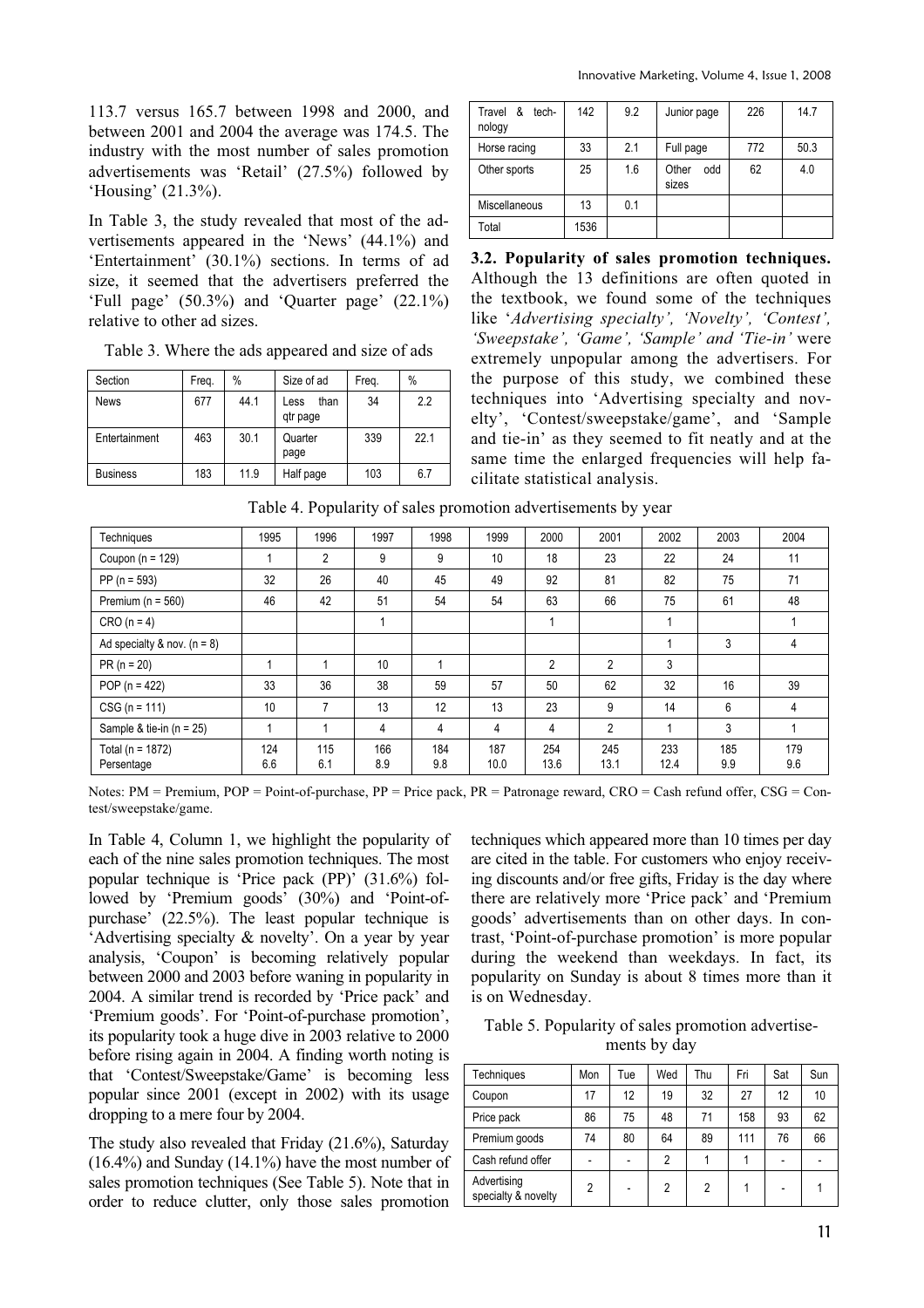Table 5 (cont.). Popularity of sales promotion advertisements by day

| Patronage reward                   | 2           | 4           | 4          | 4           | 6           |             |             |
|------------------------------------|-------------|-------------|------------|-------------|-------------|-------------|-------------|
| Point-of-<br>purchase<br>promotion | 42          | 24          | 15         | 35          | 71          | 116         | 119         |
| Contest/<br>sweepstake/game        | 15          | 18          | 16         | 21          | 28          | 8           | 5           |
| Sample & tie-in                    | 5           | 5           | 8          | 3           |             | 2           |             |
| Total ( $n = 1872$ )<br>Percentage | 243<br>13.0 | 218<br>11.6 | 178<br>9.5 | 258<br>13.8 | 404<br>21.6 | 307<br>16.4 | 264<br>14.1 |

The findings relating to which industry used what technique and on which day are summarized in Table 6. The 'Communication' industry typically used 'Premium' on Wednesday and Friday. For 'Banking & finance', the industry starts the week with 'Price pack' and 'Premium', but only used 'Premium' for the rest of the week. The 'Housing' industry used a combination of techniques across the whole week, with 'Point-of-purchase promotion' being the most popular on Sunday. They also used 'Premium' from Friday through to Tuesday. The 'Retail' industry used at least two sales promotion techniques per day, but when it comes to Thursday and Friday, the industry used at least four techniques to win over the customers. It is interesting to note that the retail industry used 'Point-of-purchase promotion', 'Coupon' and 'Context/sweepstake/game' only on Thursday and Friday.

Table 6. Type of industry and usage of sales promotion techniques by day

| Industry                       | Mon                 | Tue                 | Wed                | Thu                                                 | Fri                                     | Sat                            | Sun                 |
|--------------------------------|---------------------|---------------------|--------------------|-----------------------------------------------------|-----------------------------------------|--------------------------------|---------------------|
| Communication                  |                     |                     | PM (10)            |                                                     | PM (11)                                 |                                |                     |
| Banking &<br>finance           | PP (12)<br>PM (12)  | PM (13)             | PM (18)            | PM (16)                                             |                                         |                                |                     |
| Housing                        | PM (14)<br>POP (35) | PM (10)<br>POP (16) | POP (12)           | POP (12)                                            | PM (17)<br>POP (45)                     | PP (10)<br>PM (26)<br>POP (73) | PM (33)<br>POP (92) |
| Restaurant                     |                     |                     |                    |                                                     |                                         |                                |                     |
| Retail                         | PP (20)<br>PM (14)  | PP (18)<br>PM (25)  | PP (14)<br>PM (16) | C(12)<br>PP (29)<br>PM (35)<br>POP (10)<br>CSG (13) | C(13)<br>PP (66)<br>PM (41)<br>CSG (17) | PP (40)<br>PM (25)             | PP (20)<br>PM (12)  |
| Supermarket                    |                     | PP (11)             |                    |                                                     | PP (46)                                 | PP (15)                        | PP (10)             |
| Automobile                     |                     |                     |                    |                                                     | PM (10)<br>POP (18)                     | PM (10)<br>POP (25)            | POP (12)            |
| Travel agency                  | PP (20)<br>PM (12)  | PP (16)<br>PM (11)  | PP (14)            | PP (10)<br>PM (10)                                  | PP (12)                                 | PP (15)                        | PP (12)             |
| Cosmetics &<br>health products |                     |                     |                    | C(10)<br>PP (10)                                    |                                         |                                |                     |
| Other services                 |                     |                     |                    |                                                     | PP (10)<br>PM (11)                      |                                |                     |

Notes: PM = Premium, POP = Point-of-Purchase, PP = Price pack, CSG = Contest/sweepstake/game, C = Coupon.

The 'Supermarket' industry used 'Price pack' towards the weekend with Friday having the most number of advertisements. Similar strategy has been adopted by the 'Automobile' industry, but instead of using 'Price pack', the industry used 'Point-of-purchase promotion' and 'Premium'. Meanwhile, the 'Travel' industry used 'Price pack' throughout the whole weekend, but supplemented it with 'Premium' on Monday and Tuesday. The 'Cosmetics & health products' industry only heavy-up their sales promotion on Thursday with techniques like 'Coupon' and 'Price pack'.

In Table 7, we specifically highlight the various combinations of sales promotion techniques as preferred by their primary users.

| Techniques          | Ν   | Primary users                                              |
|---------------------|-----|------------------------------------------------------------|
| PP + Premium        | 104 | Retail (44), Travel agency (13);<br>Banking & finance (10) |
| PP + POP            | 35  | Housing (16); Automobile (12);<br>Retail (8)               |
| $PP + PR$           | 5   | Retail (3); Supermarket (2)                                |
| $PP + CSG$          | 11  | Retail (4); Banking & finance (3);<br>Restaurant (2)       |
| Premium + CSG       | 11  | Banking & finance (6).<br>Communication (3); Retail (2)    |
| Premium + POP       | 85  | Housing (64); Automobile (13);<br>Communication (3)        |
| POP + CSG           | 7   | Housing (4); Automobile (2)                                |
| $PR + CSG$          | 3   | Communication (3)                                          |
| Sample/Tie-in + POP | 2   | Cosmetics & health products (2)                            |
|                     |     |                                                            |

Table 7. Integrated sales promotion techniques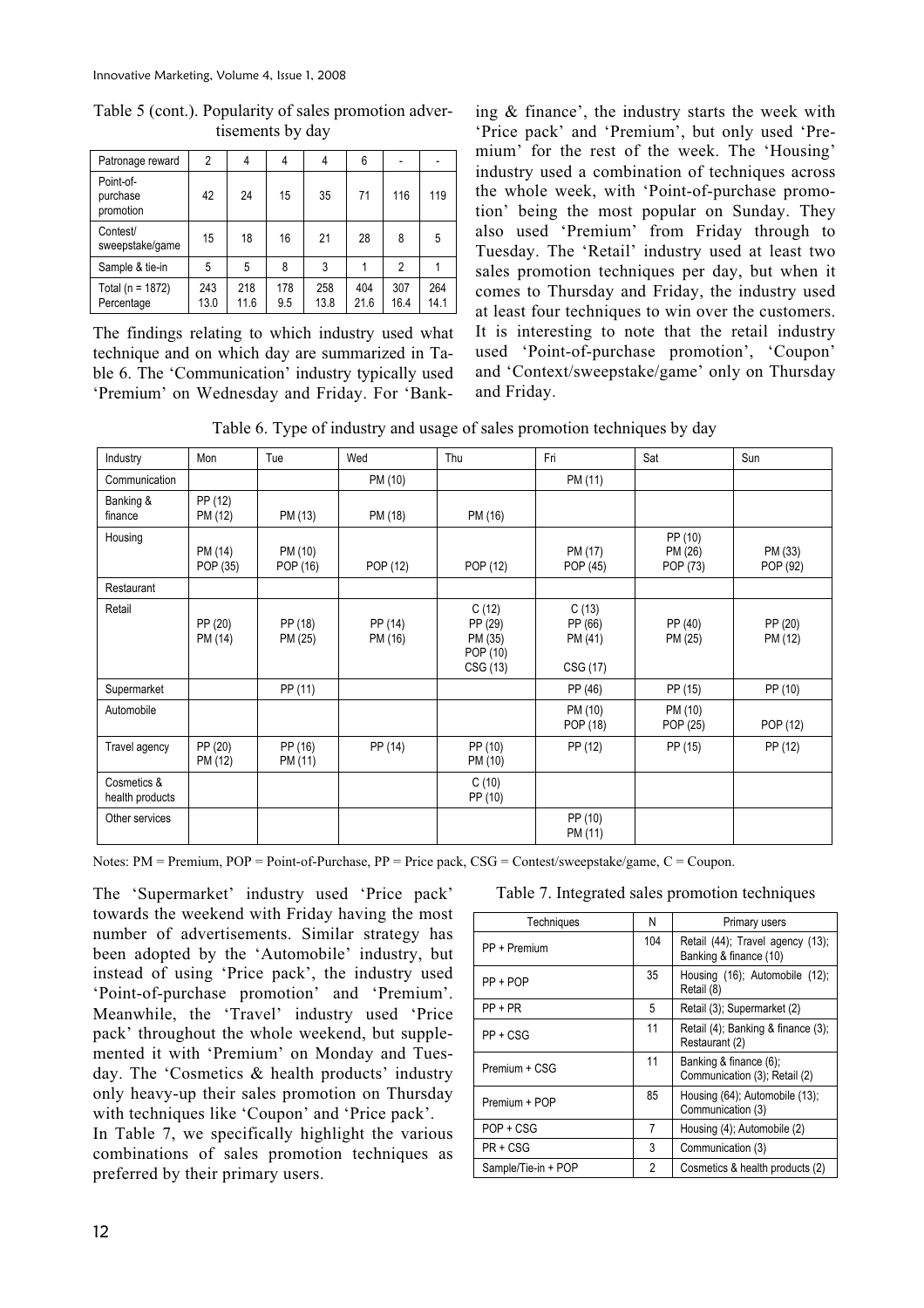| Sample/Tie-in + Premium        | 2  | Banking & finance (2)                                             |
|--------------------------------|----|-------------------------------------------------------------------|
| Sample/Tie-in + PP             | 3  | Cosmetics & health products (3)                                   |
| Coupon + Premium               | 8  | Retail (3), Travel agency (2);<br>Cosmetics & health products (2) |
| Coupon + PP                    | 14 | Retail (6), Housing (3),<br>Supermarket (3)                       |
| Coupon + POP                   | 6  | Housing (4)                                                       |
| Coupon + CSG                   | 3  | Cosmetics & health products (2)                                   |
| Coupon + PP + Premium          | 1  | Retail (1)                                                        |
| Coupon + POP+ Premium          | 4  | Retail (2); Cosmetics & health<br>products (2)                    |
| Coupon + PP + POP              | 3  | Cosmetics & health products (2)                                   |
| PP + Premium + CSG             | 6  | Retail (3); Supermarket (2)                                       |
| PP + Premium + POP             | 10 | Housing (5); Retail (2);<br>Automobile (2)                        |
| Premium + POP + CSG            | 5  | Housing (2); Retail (2)                                           |
| Coupon + POP + PP +<br>Premium | 3  | Cosmetics & health products (3)                                   |
| Premium + POP + CSG + PP       | 5  | Housing (3); Banking & finance (2)                                |

Table 7 (cont.). Integrated sales promotion techniques

Notes: PM = Premium, POP = Point-of-purchase, PP = Price pack, PR = Patronage reward, CSG = Contest/sweepstake/game.

In total there were 336 of such combinations. The most popular combination is 'Price pack + Premium' (31%) with primary users including 'Retail', 'Travel agency' and 'Banking & finance'. Next on the popular list is 'Premium  $+$  Point-ofpurchase' combination (25.3%) followed by 'Price pack + Point-of-purchase' combination (10.4%). The 'Housing' and 'Automobile' industries used both types of combinations to entice the customers to visit their show flat or car showroom respectively. The least popular combination is 'Coupon + Price pack + Premium', but not 'Coupon + Price pack'.

## 4. Limitation of research

Although this study revealed that some sales promotion techniques were heavily used over others between 1996 and 2004 in Hong Kong, the drawbacks of the specific techniques should be investigated when it comes to planning and designing the sales promotion strategy, such as decreasing brand loyalty (Bridge, Briesch and Yim, 2006), increasing consumer price sensitivity (DelVecchio, Krishnan and Smith, 2007), emphasizing short-run marketing planning (Betsy et al., 2007) and eroding brand-quality image (Raghubir and Corfman, 1999).

## Discussion and managerial implications

**Aligning promotion techniques with the environment.** This study has attempted to examine the sales promotion techniques used by advertisers in Hong Kong between 1995 and 2004. The study reveals the alliance between the promotion techniques

and the environment. It shows the number of pragmatic approaches undertaken by advertisers when it came to the dynamic marketing environment. For instance, prior to 1997 the Hong Kong consumers and advertisers benefited from a healthy economy. The employment rate was high and so consumers' buying power and the income levels were rising. The use of sales promotion techniques was kept to the minimum as there was less effort requirement for enticing consumers to spend. However, Hong Kong's free market encountered a big crisis with the onset of Asian financial crisis in 1998, when many people lost their jobs. The change of the economy has directly affected the composition of a household's expenditure. Hitherto the culture of going to work as secondary to investing in stock markets and properties has turned into a fear of retrenchment and redundancy culture. As a result, people are spending less and paying more attention to sales promotion. To meet the change in consumer buying behavior, advertisers increased the usage of 'Price pack' and 'Premium Goods' techniques. Additionally, in order to encourage consumers to visit the establishments, most advertisers have also increased the usage of 'Point-of-purchase' technique. Noticeable among the advertisers was the 'Housing' developers offering 'Point-of-purchase' technique like a free bus service to visit a flat and a free car park as the purchase of a flat took a dive post 1997.

The economic situation was further compounded by outbreak of SARS (severe acute respiratory syndrome) and avian flu in early 2003, which also changed a consumer's behavior dramatically. During the SARS epidemic period, stores in almost all shopping malls were empty. As a result, 'Point-of-Purchase' was least used in an apparent response to the consumers' growing fear of infection, however the use of this technique increased after these epidemic outbreaks in 2004.

**Managerial implication.** This study underlines the importance the company should place on the environment. As the marketing environment has affected promotion trends, the results of this study provide marketing practitioners with a new perspective that may encourage them to more strategically manage the sales promotion with the consideration of the environmental dynamics along with the time line. In addition, the size of the ads and the day of their placement should be taken into account when it comes to the practical techniques in designing the sales promotion. Such factors may be influenced by the environment, society and culture.

However, despite the variety of promotion techniques, the most frequently applied are 'Price pack' and 'Premium', either individually or together. Over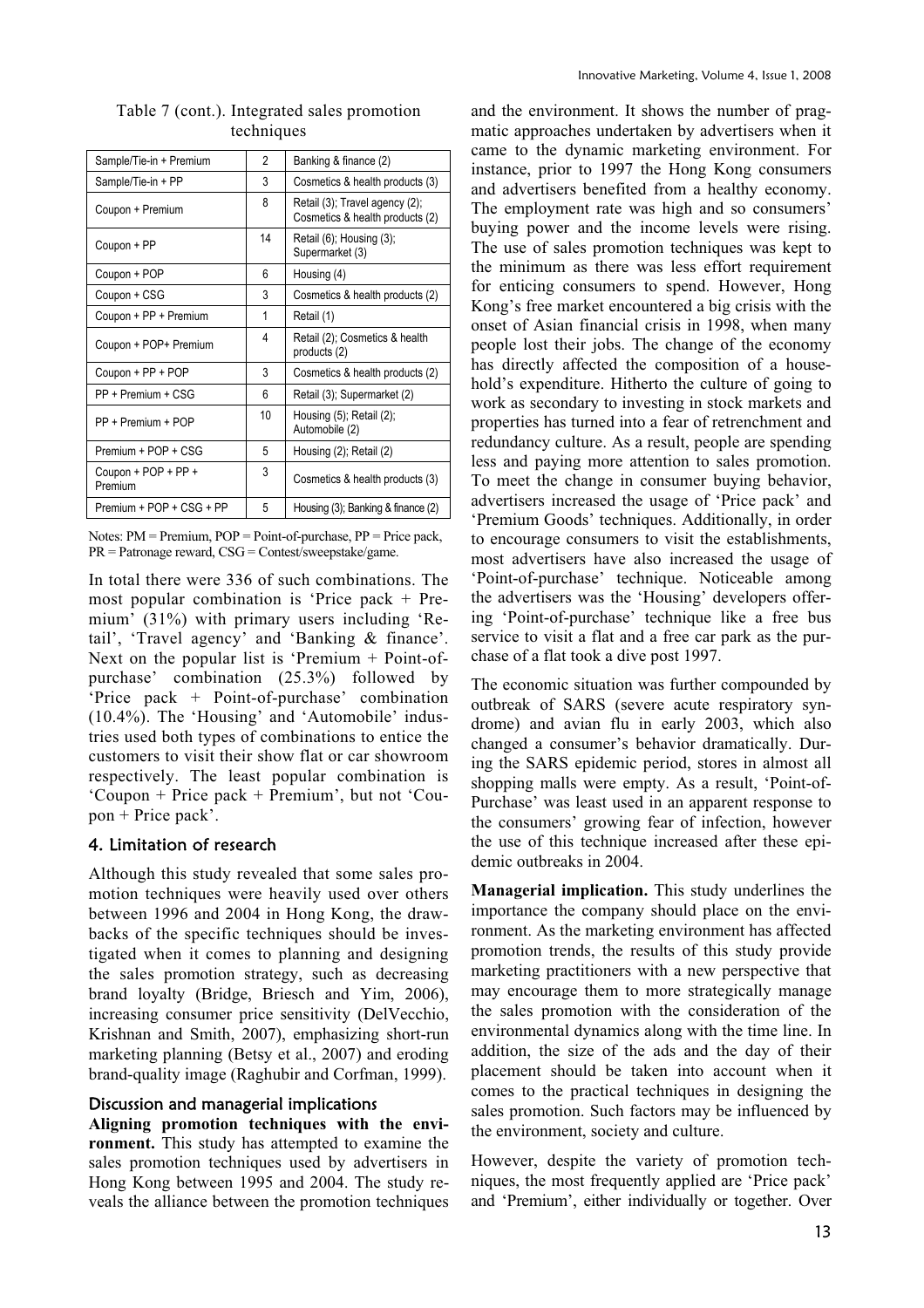the next few years, apart from the change of external environment of the company, the application of sales promotion techniques should drew a greater attention within the industries with the continuously growth of both consumers and retailers' demand for promotions, and with the increasing short-term business performance pressures manufacturers face, who are driven by the need to meet targets which usually set in terms of sales revenue, contribution or market share. In addition, the change of consumers' behavior under the influence of the external environment change should also be closely monitored. According to "Engel's laws", which has been often supported or verified by later studies (Perthel, 1975), there are differences regarding family spending patterns in response change of income level. Spending power increased and so there was the demand for sales promotion techniques (Kotler et al., 2006). Also, if the consumers are generally more educated in the marketing environment, the techniques will need to be more deliberatively selected and designed.

**Future research.** Sales promotion techniques will keep changing based on their effectiveness in attracting consumers towards a companies' product or service. In relation to this matter, technology has been playing a very important role in providing alternatives and choices for the betterment of the modern life style and needs of individuals and organizations. The usage of Internet and mobile telecommunication devices as another means of communication channel to reach consumers needs to be the next focus of identifying the effectiveness of sales promotion techniques. Although the interactivity advantages and hype brought by this channel are yet to be proven, we need to understand the acceptance of the sales promotion techniques via emerging technological devices.

#### References

- 1. Alvarez, A.B., R.V. Casielles, Consumer Evaluations of Sales Promotion: The Effect on Brand Choice // European Journal of Marketing,  $2005. - Vol. 39. - *N*<sub>2</sub>*l*. - pp. 54-70.$
- 2. Belch, G.E., M.A. Belch, Advertising and Promotion: An Integrated Marketing Communication Perspective, 6th international eds. – New York: McGraw-Hill, 2004.
- 3. Betsy, G., D. Andrews, S.K. Lam, A Strategic Perspective on Sales Promotions // MIT Slogan Management Review,  $2007. - Vol. 45. - N<sub>2</sub>4. - pp. W1-W7.$
- 4. Bridges, E., R.A. Briesch, C.K. Yim, Effect of Prior Brand Usage and Promotion on Consumer Promotional Response // Journal of Retailing,  $2006. -$  Vol. 82. –  $N<sub>2</sub>4. -$  pp. 295-307.
- 5. Bunn, C., J. Banks, Promotions: Adding Value or Driving Sales // World Advertising Research Center: Admap,  $2004. - N_2$  June. – pp. 20-23.
- 6. Dawes, J., Assessing the Impact of A Very Successful Price Promotion on Brand, Category and Competitor Sales // Journal of Product and Brand Management,  $2004. - Vol. 13. - N5. - pp. 303-314.$
- 7. Davies, M., Sales promotion as a competitive strategy // Management Decision, 1992. Vol 30. Nº7. pp.14-23.
- 8. DelVecchio, D., S.H. Krishnan, D.C. Smith, Cents or Percent? The Effects of Promotion Framing on Price Expectations and Choice // Journal of Marketing,  $2007. -$  Vol.  $71. -$  N<sup>o</sup> $3. -$  pp. 158-170.
- 9. Dickson, P.R., A.G. Sawyer, The Price Knowledge and Search of Supermarket Shoppers // Journal of Marketing,  $1990. - Vol. 54. - N<sub>2</sub>3. - pp. 42-53.$
- 10. Kassarjian, H.A., Content Analysis in Consumer Research // Journal of Consumer Research, 1977. №4. pp. 8-18.
- 11. Kotler, P., Marketing Management, the Milliennium eds. U.S.A.: Prentice-Hall, Inc., 2000.
- 12. Kotler, P., L. Brown, S. Adam, S. Burton, G. Armstrong, Marketing, 7th eds. China: Pearson Education Australia, 2006.
- 13. Kotler, P., L. Brown, S. Adam, S. Burton, G. Armstrong, Principles of Marketing, 2th eds. China: Pearson Education Australia, 2003.
- 14. Lal, R., Manufacturer Trade Deals and Retail Price Promotions // Journal of Marketing Research, 1990. Vol. 25.  $-$  N<sup>o</sup>6. – pp. 428-444.
- 15. Lee, C.W., Sales Promotions As Strategic Communication: The Case of Singapore // Journal of Product and Brand Management,  $2002. - Vol. 11. - N<sub>2</sub>2. - pp. 103-114.$
- 16. Low, G.S., J.M. Jakki, Advertising vs Sales Promotion: A Brand Management Perspective // Journal of Product and Brand Management,  $2000. - Vol. 9. - N<sub>2</sub>6. - pp. 389-414.$
- 17. Master Card International, A Bi-annual Survey of Consumers Confidence in Asia/Pacific. 2001-2002
- 18. Peattie, K., S. Peattie, Sales Promotion A Missed Opportunity for Services Marketers? // International Journal of Service Industry Management,  $1995. - Vol. 6. - N<sub>2</sub>1. - pp. 22-39.$
- 19. Peattie, S., Promotional Competitions As A Marketing Tool in Food Retailing // British Food Journal, 1998. Vol.  $100. - N<sub>2</sub>6. - pp. 286-294.$
- 20. Perthel, D., Engel's Law Revisited // International Statistical Review, 1975. Vol. 43. Nº2. pp. 211-218.
- 21. Quelch, J.A., It's Time to Make Trade Promotion More Productive // Harvard Business Review, 1983. Vol. 61.  $N<sub>23</sub> - pp. 130-136.$